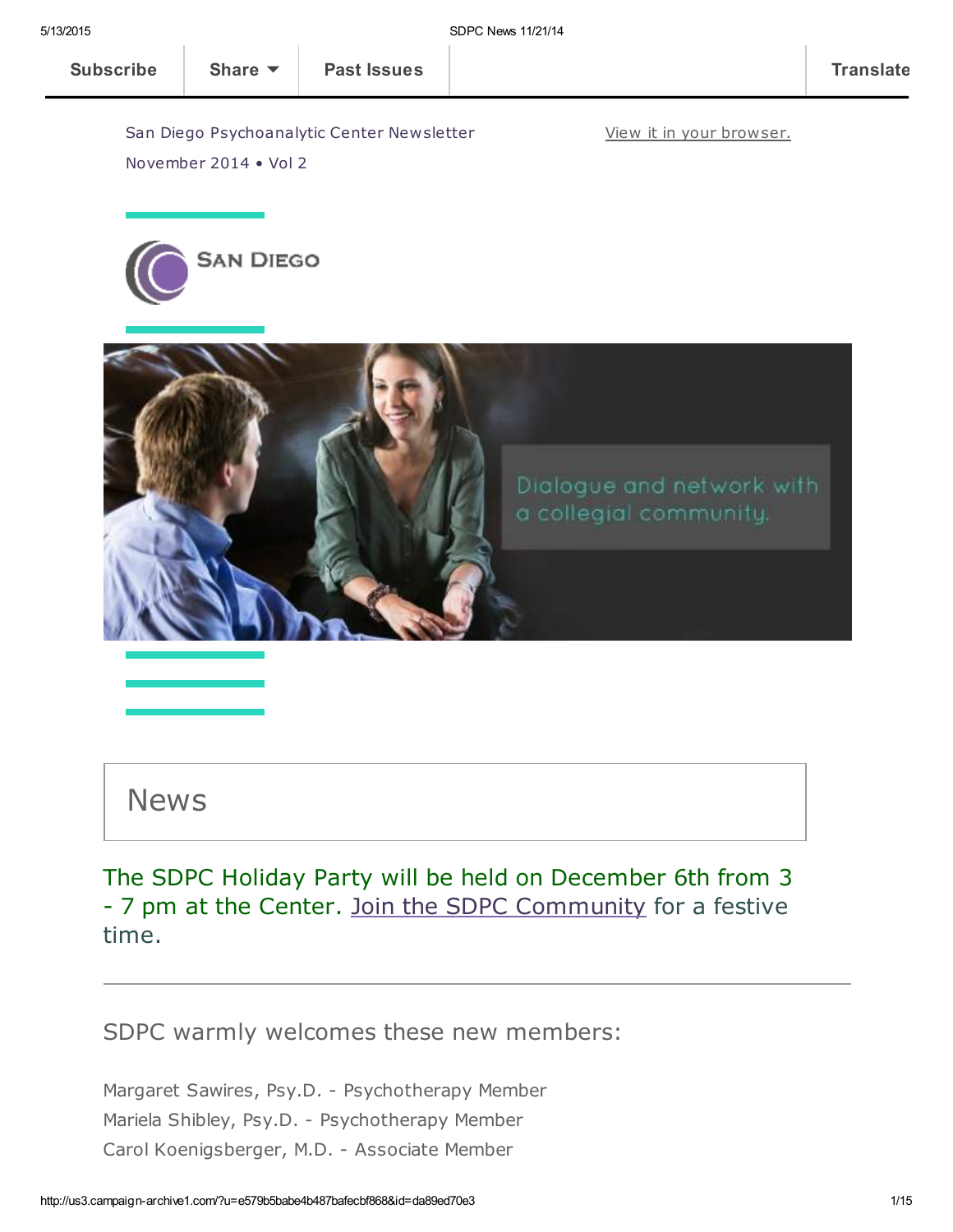Christine Hawes - Friend Member Veronica Guerra - Student Member Alison Coelho - Student Member Asher Johnson - Student Member Natalia Park - Student Member

Are you interested in joining a collegial community? Read [more.](http://www.sdpsychoanalyticcenter.org/join-sdpc)

### Supervision Study

From researcher, Tom Beller:

Dear Colleagues, Did you have a supervisor who was very helpful to you in your professional life?

I would like to hear from you about what was helpful in that relationship.

The training of clinicians could benefit from this lost treasure.

Helpful interactions experienced by supervisees with their supervisors often go undocumented, especially those experienced in the past. This is why I am asking for volunteers to participate in a dissertation that explores helpful interactions that supervisees have experienced at some point in their lives, whether in the recent past or decades ago. A requirement is that participants have had at least one year of experience in psychoanalytic and/or psychodynamic supervision.

Over the course of the research, there will be one interview, a written or verbal three-question follow-up, and finally a verbal or written reaction to a summary of the findings.

If you are interested, please contact Tom Beller, researcher, at [tpbeller@aol.com.](mailto:tpbeller@aol.com?subject=Supervision%20study) An abbreviated version of the proposal will be provided upon request. Thank you.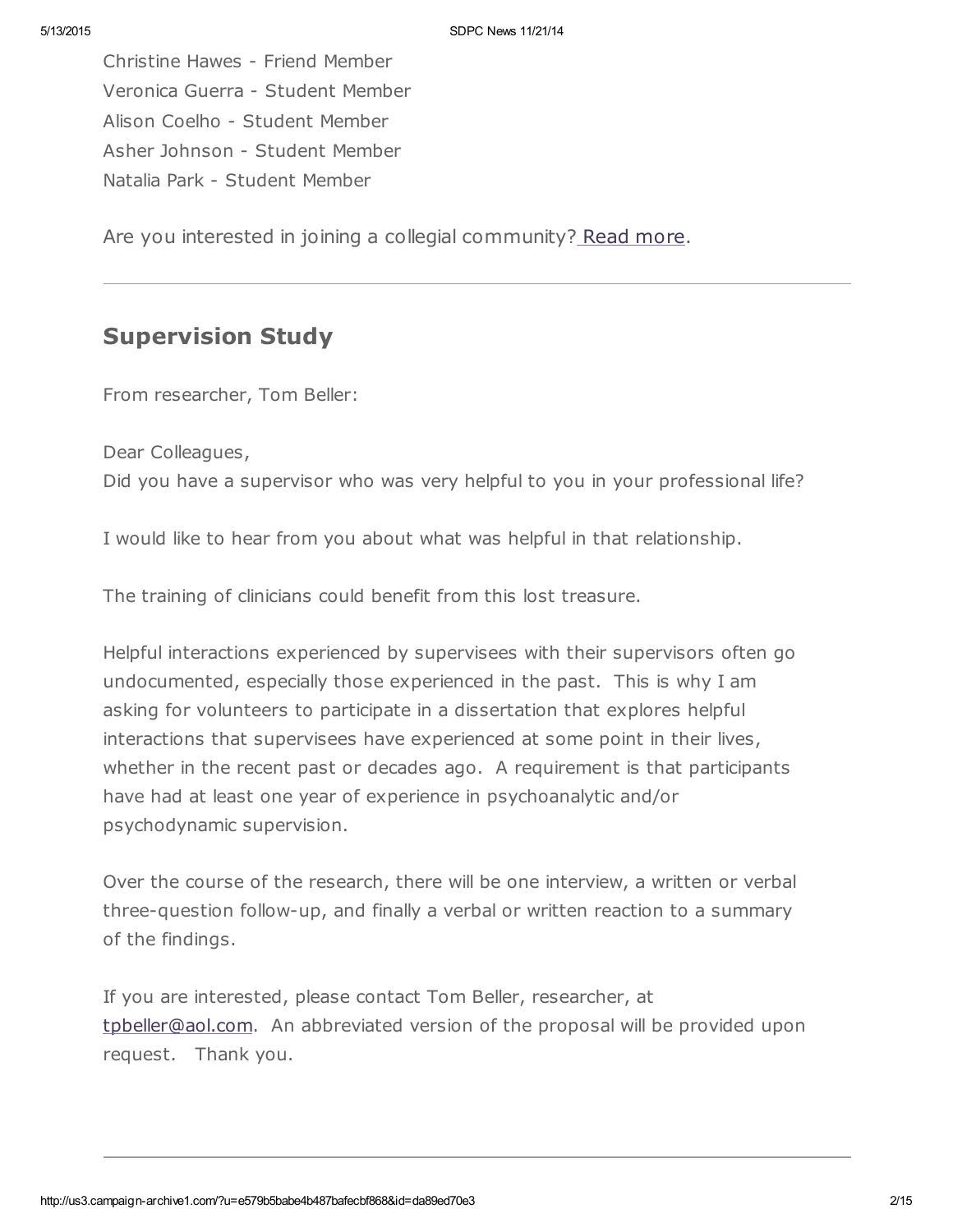### Donate to SDPC Through [Amazon](http://www.sdpsychoanalyticcenter.org/node/395#overlay-context=node/395) Smile

[AmazonSmile](http://smile.amazon.com/about) is a simple and automatic way for you to support SDPC every time you shop, at no cost to you. Amazon will donate 0.5% of the price of each purchase you make through AmazonSmile to SDPC. Sign up now and specify San Diego Psychoanalytic Center as the organization of your choice.

# SDPC Member Spotlight

### Jesús González-Monreal

Student, SDPC Psychoanalytic Psychotherapy Program



Hometown: Tijuana, Baja California, México

#### What was your pathway toward entering the mental health field?

I was always interested in human behavior. After finishing the B.A. in General Psychology in Tijuana, Mexico, I began working in neuropsychology and evaluating cognitive development in children. After treating children in the autistic spectrum I began to see patients in psychotherapy. This work was in the city of Tijuana. However, at the same time I was working in SDSU in the Public Health Department in the Center for Behavioral Epidemiology and Community Health (C-BEACH) in research of health behavior regarding habits of smoking, tuberculosis, physical activity in adolescents, specifically in the immigration community. In doing research questionnaires in bicultural communities I saw the need of treating the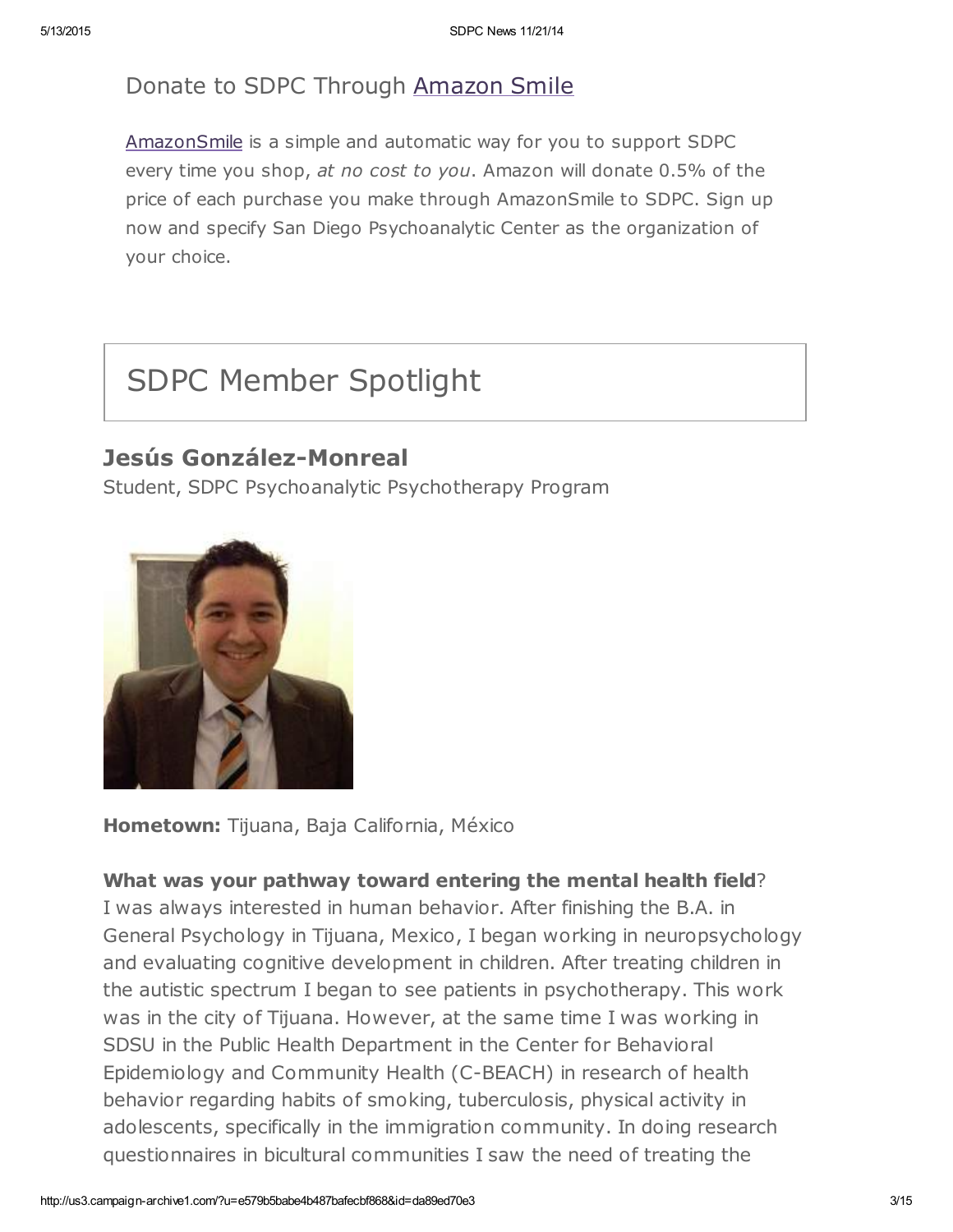individual as a way of understanding the motivation behind certain behaviors related to health in general.

#### And what drew you to psychoanalysis/psychoanalytic

**psychotherapy?** My interest in psychoanalysis began when I was in High School. Reading philosophical thought, I saw many authors that spoke about the importance of psychoanalysis to comprehend the reality of the other. When choosing a degree, philosophy was my main interest, however because psychoanalysis was my main attraction to mental health, I decided to first study the clinical experience of treating the other, leaving philosophy for a future day. Psychoanalysis and psychoanalytic psychotherapy are an essential theory of mind that takes a complicated path to understanding how unconscious thought creeps up behind our behavior and choices.

Tell us about your educational experience thus far at SDPC: Particular courses, experiences, teachers, supervisors/consultants that have been most formative? The experience at SDPC has been very enriching; the instructors are very knowledgeable, patient, and humble in the way of describing their own experience. I felt a sense of community and even family, at the end of my training in the psychoanalytic psychotherapy program. In my current training in the psychoanalytic program the stakes are even higher, with a more intense and rigorous but also rewarding training. It is an experience I will not forget.

How has your training in psychoanalysis or psychoanalytic psychotherapy affected a) your practice, and b) your professional development? Other areas of life? I believe because of my training in the SDPC I engage with patients early on in the treatment, the respect and patience I feel for the patient is sincere. The interest in theory and supervision are essential to work as a mental health professional and the training I have received has been the most important in all of my academic training. As far as in my own personal life, it is impossible not to work with your mind, to understand clients, the vicissitudes of conscious thought seriously enough, and not question yourself and your choices.

How else have you applied your analytic knowledge? I have a strong interest in philosophy and literature; I can say with certainty that psychoanalysis has complimented greatly those fields, in understanding via a different lens the complexity of thought.

What is something very few people know about you? I am passionate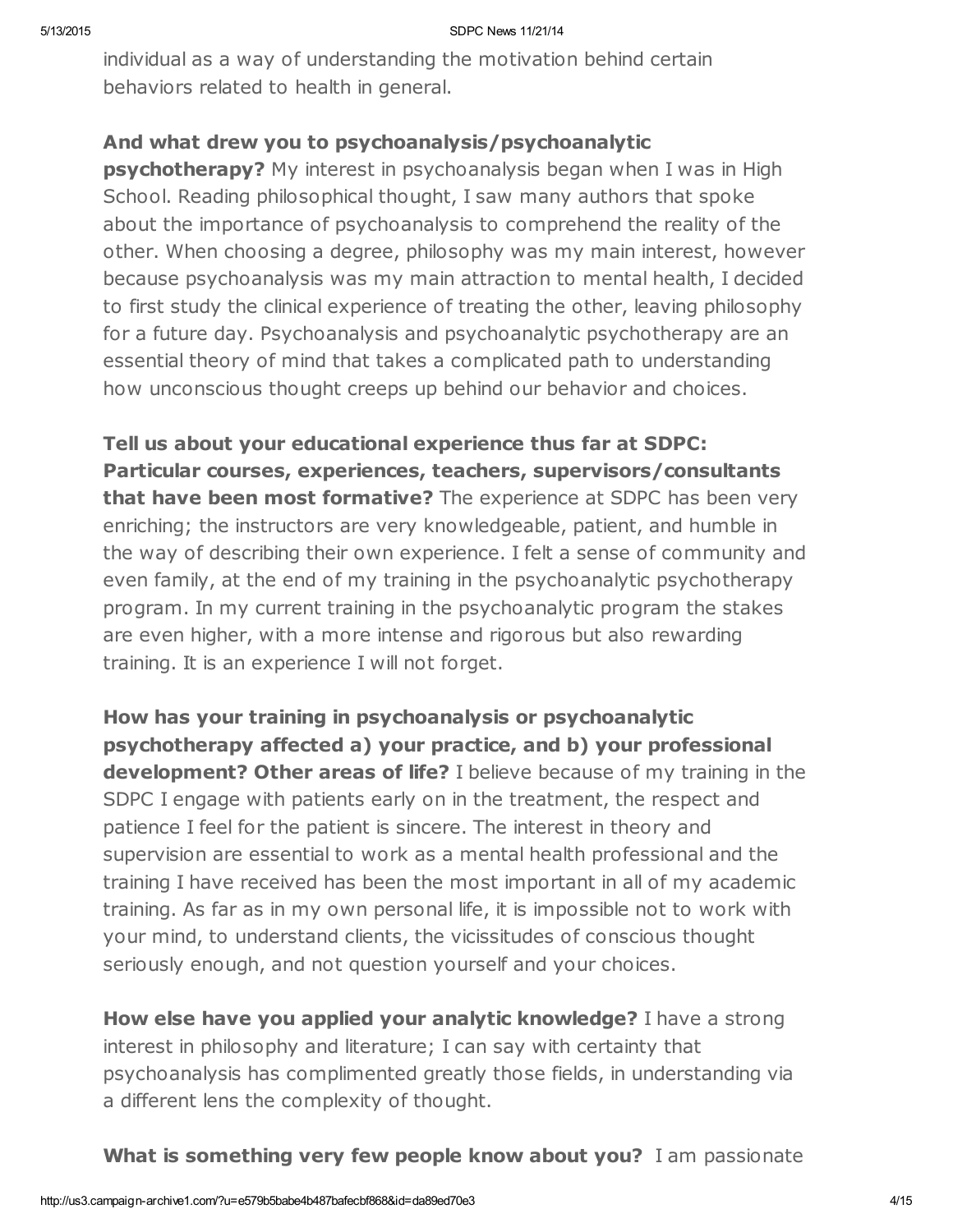about two other things besides psychoanalysis: American professional football and Opera. This may sound strange but they actually compliment each other in a way. Both deal with strong emotions and both are very entertaining and fun.

### Tell us about your practice and who you are most interested in

working with. I am interested in working in analysis and psychotherapy with adults. The majority of my patients I work with are diagnosed with a personality disorder, with difficulties of impulse control; however I also see high functioning patients.

Where is your practice, and how can potential patients contact you? In Tijuana Mexico, my contact info is at my email: [jesusrglez@hotmail.com.](mailto:jesusrglez@hotmail.com)

# Member Publications

The Holocaust and the Revival of Psychological History, by Judith [Hughes,](http://www.sdpsychoanalyticcenter.org/members/profiles/11#profile-main) Ph.D. (Cambridge University Press, 2014) Now available on [Amazon.](http://www.amazon.com/Holocaust-Revival-Psychological-History/dp/1107690447/ref=sr_1_1?s=books&ie=UTF8&qid=1416015276&sr=1-1&keywords=the+holocaust+and+the+revival+of+psychological+history)

Judith M. Hughes has published The Holocaust and the Revival of Psychological History (Cambridge University Press, 2014). In it she asks: Why did men--and women--in one of the best educated countries in the western world set out to get rid of Jews? Questions of this sort have once again come to the fore in the study of the Holocaust. In The Holocaust and the Revival of Psychological History, Hughes focuses on how historians' efforts to grapple anew with matters of actors' meaning, intentions, and purposes have prompted a return to psychoanalytically-informed ways of thinking.

Judith [Hughes,](http://www.sdpsychoanalyticcenter.org/members/profiles/11#profile-main) Ph.D.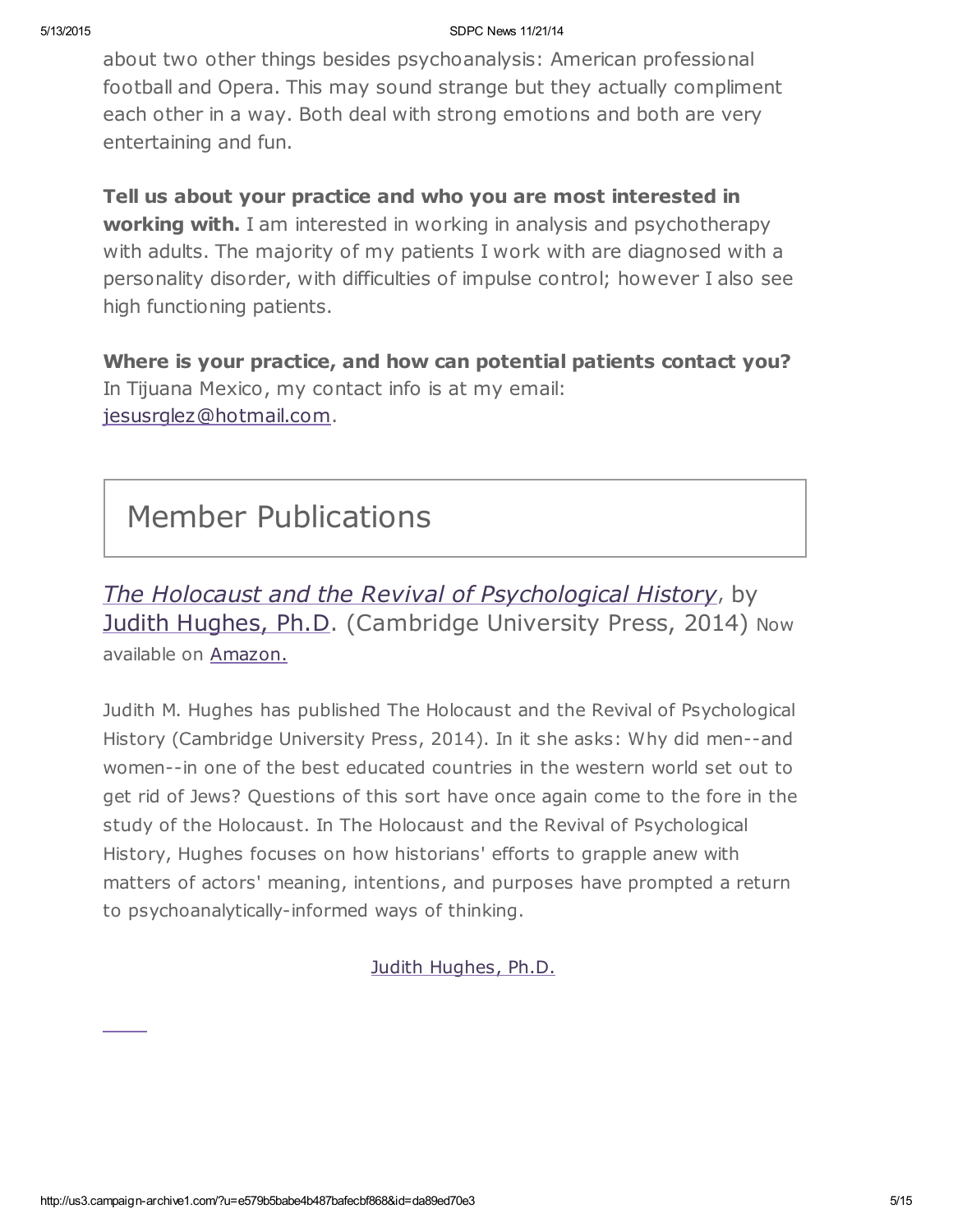#### THE HOLOCAUST AND THE REVIVAL OF PSYCHOLOGICAL HISTORY

**JUDITH M. HUGHES** 



The Technique and Practice of Psychoanalysis, 5: The Ralph R. Greenson Training Seminars, by Ralph R. Greenson, M.D., edited by Harry [Polkinhorn,](http://www.sdpsychoanalyticcenter.org/members/profiles/65#profile-main) Ph.D., is now available on [Amazon.](http://www.amazon.com/Technique-Practice-Psychoanalysis-Greenson-Miscellaneous/dp/1938537068/ref=sr_1_1?s=books&ie=UTF8&qid=1414379704&sr=1-1&keywords=The+Technique+and+Practice+of+Psychoanalysis%2C+5%3A+The+Ralph+R.+Greenson+Training+Seminars%2C+by+Ralph+R.+Greenson%2C)

"Ralph Greenson was a gifted charismatic teacher of psychoanalytic technique, premiere in his generation. I and many other students of analysis had the privilege of learning from his clear yet scintillating seminars on dreams and clinical practice. The editor has done a major service to all mental health practitioners in providing these brilliant sparkling Greenson seminars, notes, and papers for our benefit."

— Peter Loewenberg, Professor of History Emeritus, UCLA, Training and Supervising Analyst, Dean Emeritus New Center for Psychoanalysis, Los Angeles

#### from "Introduction"

 $\frac{1}{2}$ 

In this fifth in the series of the lectures, teaching seminars and writings, Dr. Greenson discusses the subjects of transference and empathy . . . Among other aspects Dr. Greenson discusses . . . how transference is acted on both in the analytic setting and outside of it. The erotic nature of transference is conveyed not only through words but also through dress, facial expressions and position on the couch, among others.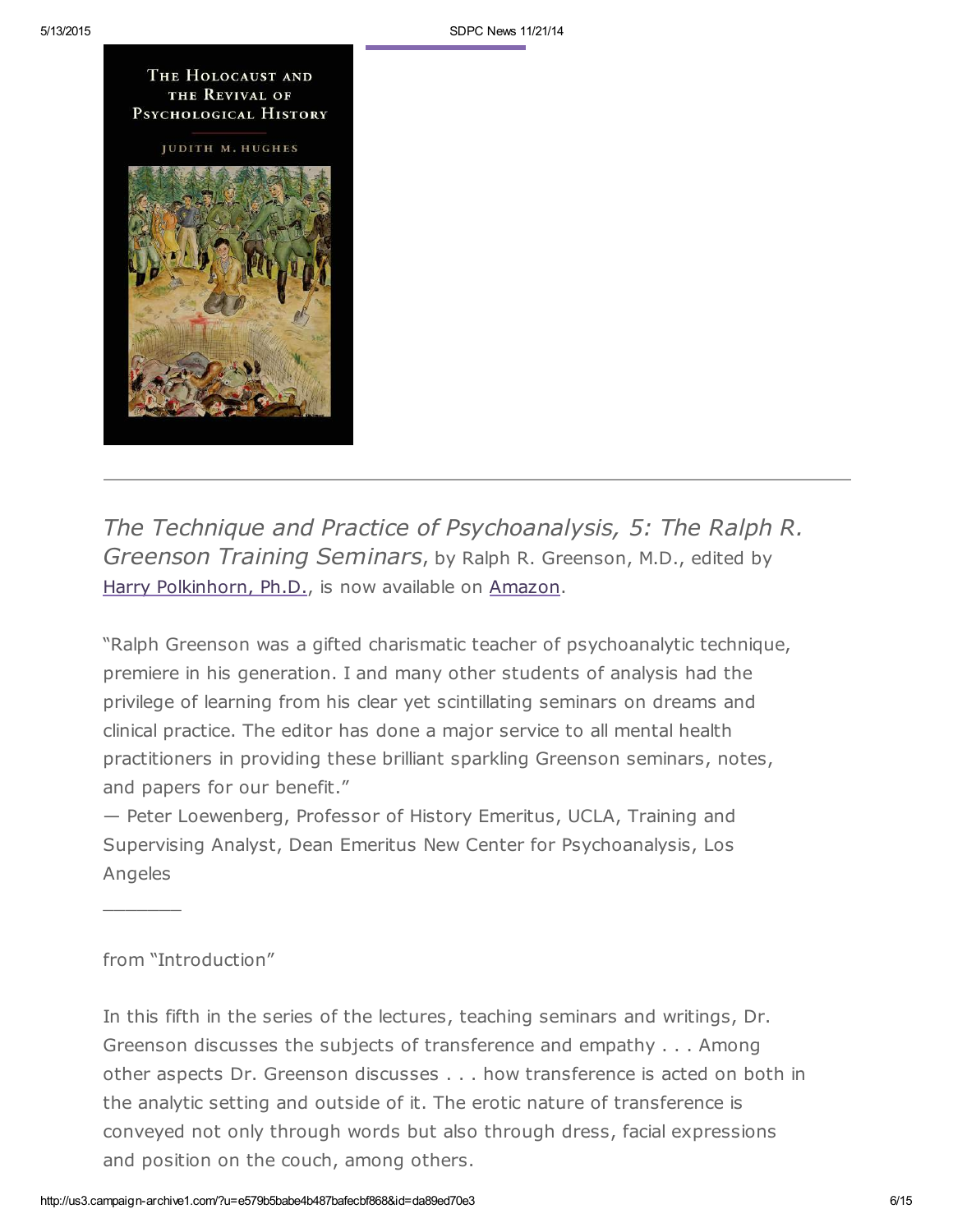Although obviously a highly skilled practitioner of psychoanalysis, Dr. Greenson openly acknowledges the humility necessary to do analytic work and the awareness on the part of the analyst of the inevitable experience of uncertainty, countertransference and mistakes.

Perhaps his thinking on empathy is even more revealing and useful than his thoughts about transference. The ability of the analyst to empathize, to put himself or herself in the shoes of the patient, is an absolutely essential capacity to understand transference. In exquisite detail and sensitivity Dr. Greenson connects transference and empathy by describing the role empathy plays in the dosage, timing, and tact of transference interpretations.

Anyone who enjoys watching a master of his craft at work will want to read the first four volumes and anticipate the ones yet to come.

— Calvin Colarusso, M.D., Training and Supervising Analyst, San Diego Psychoanalytic Center

My special thanks to my colleagues at SDPC who have made it possible for me to edit the previously unpublished papers in the Ralph R. Greenson Archive of the San Diego Psychoanalytic Center, from which these volumes are drawn.



 $\overline{\phantom{a}}$ 

#### Harry [Polkinhorn,](http://www.sdpsychoanalyticcenter.org/members/profiles/65#profile-main) Ph.D.

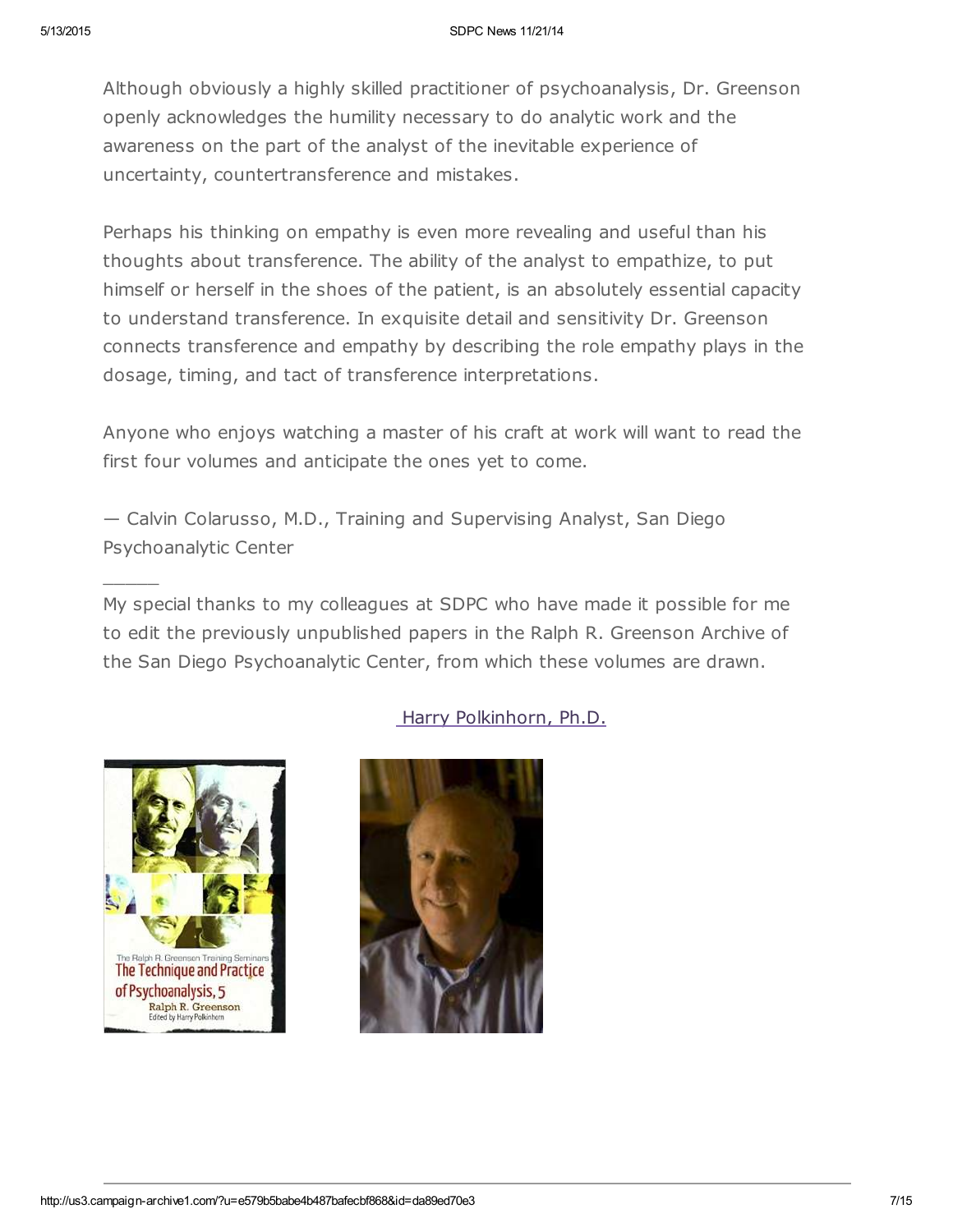### "Silence As the Voice of Trauma" by Maria Ritter, Ph.D.

The American Journal of Psychoanalysis, 2014, 74, (176–194)

Abstract: "Silence is a key to the unspoken world of the patient. Rather than interpreting silence as a defensive maneuver, the analyst may understand this disruption as a royal road to the patient's traumatic experiences."

"The author proposes to recognize traumatic silences in the analytic process and the transference as a re-experiencing of past, unpredictable traumatic affective states and memories."

"Silences in this context are both a repeat of a disconnecting experience as well as a manifestation of a silencing identification with the original silencer. The clinical material illustrates effects of a German mother's World War II (WWII) personal traumata and collective shame-based silence on her daughter's self and good object development."

"In the daughter's analysis, the patient and the analyst, who herself experienced similar WWII traumata, face the pain of trauma recovery and unsilencing. The author suggests that the deadening effect of past traumata may be reversed by an analytic process of re-membering and re-speaking for both the patient and analyst. This allows for a more transparent, subjective experience in the transference and a verbal integration of ego functions."

Dr. Ritter is also the author of

Return to [Dresden](http://www.amazon.com/Return-Dresden-Maria-Ritter/dp/1578065968) Maria [Ritter,](http://www.sdpsychoanalyticcenter.org/members/profiles/3#profile-main) Ph.D.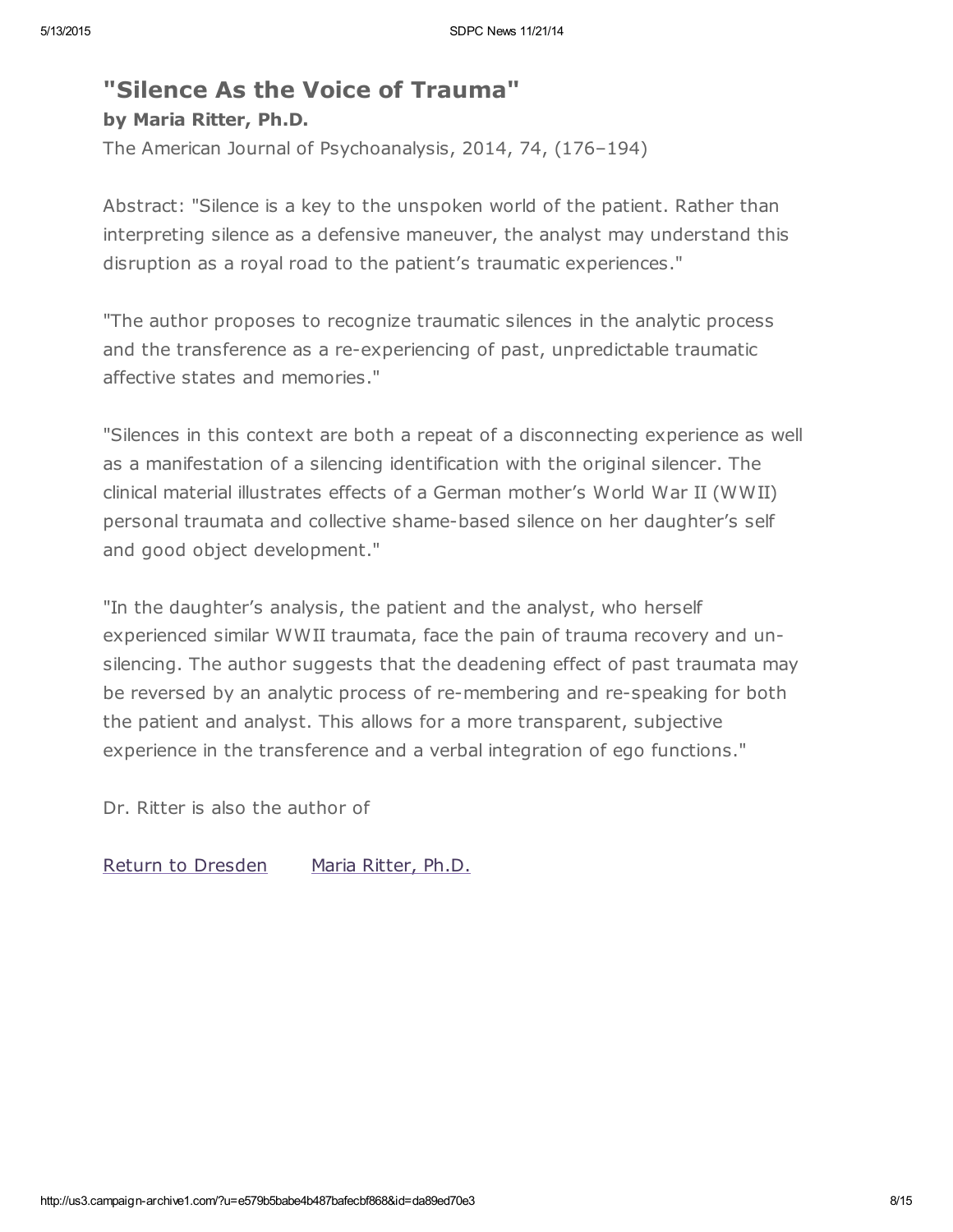

# SDPC Educational Events

### Grievance As a Container of the Negative

Guest Presenter: Maxine Anderson, M.D.

When: Friday, January 30, 2015 7:30-9:30 p.m. (7:00 – registration/wine and cheese)

Where: SDPC

Cost: Members free, non-members \$25, students \$15

[Register](http://www.sdpsychoanalyticcenter.org/register-and-pay-online) and Pay

#### CEUs: 2

While grief may lead to mourning and emergence from loss, grievance, especially stemming from early parental loss, may lead to the frozen, deadened entanglement with the lost object that is akin to Freud's concept of melancholy. This discussion will review some understanding about grievance and attempt to demonstrate in detail the clinical to and fro that may transform grievance into resolvable grief, while also respecting the massive de-animating resistance (entrenchment) that such grievance can mount against efforts to bring warmth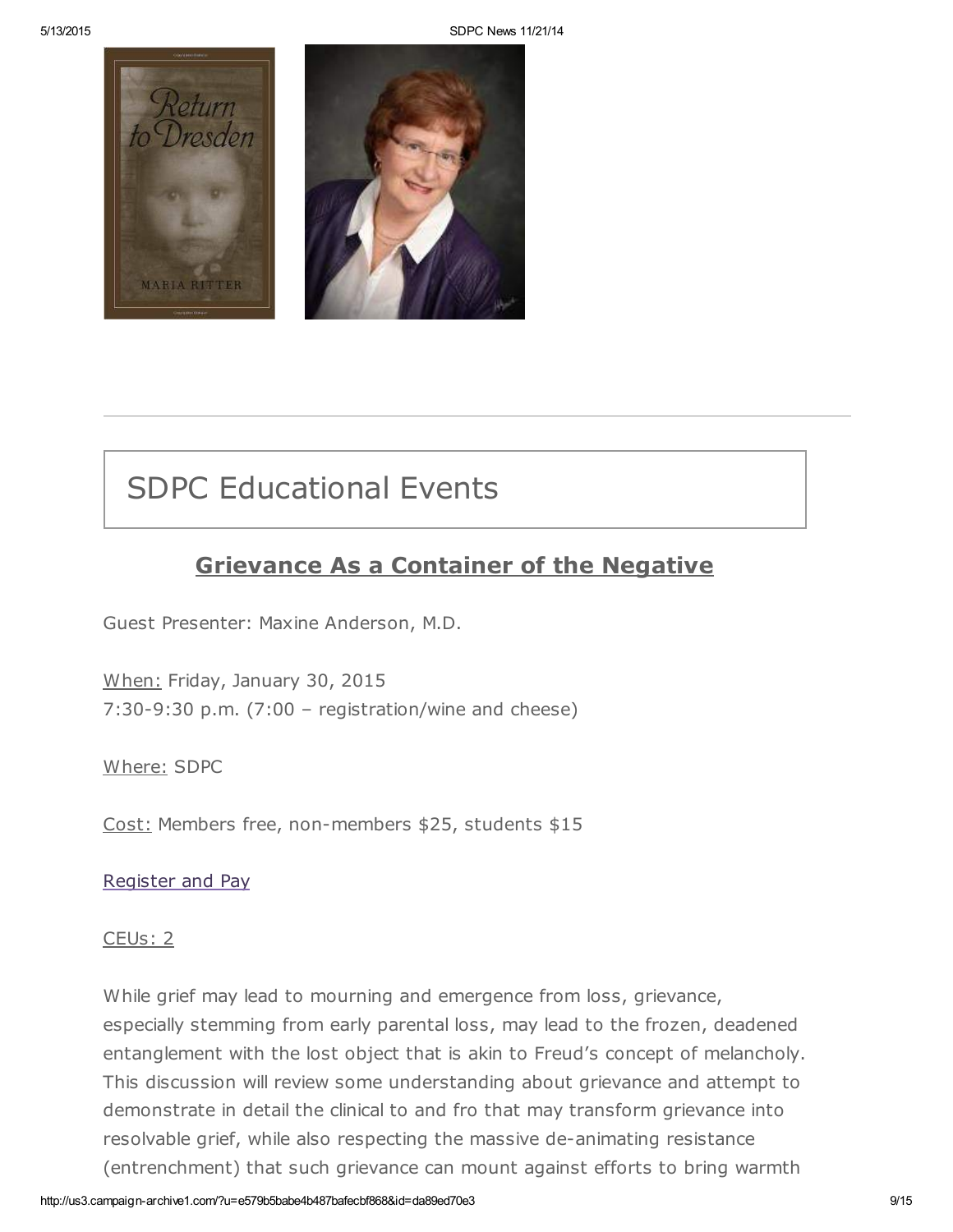and understanding.

#### Presenter Information:

Maxine Anderson, M.D. is currently a Training and Supervising Analyst at the Seattle Institute of Psychoanalysis, and a Clinical Professor in the Department of Psychiatry and Behavioral Sciences at the University of Washington. She was previously on the faculty at the Tavistock Clinic in London, England, and has published several papers in journals such as The British Journal of Psychotherapy, Journal of the American Psychoanalytic Association, and Psychoanalytic Inquiry. She has participated in numerous seminars and presentations regarding the Kleinian perspective on the human personality and ways of addressing aspects of the personality and especially unconscious processes.

# Newly Announced Event

Couples Therapy: A Psychoanalytic Systems Model

Guest Faculty: Felise Levine, Ph.D., presenter; Sheila Sharpe, Ph.D., discussant

This clinical presentation will focus on a couple in treatment using a psychoanalytic systems theory framework. Transferencecountertransference, unconscious contracts, complementarity, and competitiveness will be among the themes discussed.

When: Friday, May 8, 2014 - 7:30pm to 9:30pm 7:00 PM - Registration/Wine & Cheese

Where: SDPC 858-454-3102(voice) 4455 Morena Boulevard, Suite 202 San Diego, CA 92117 United States

#### CEUs: 2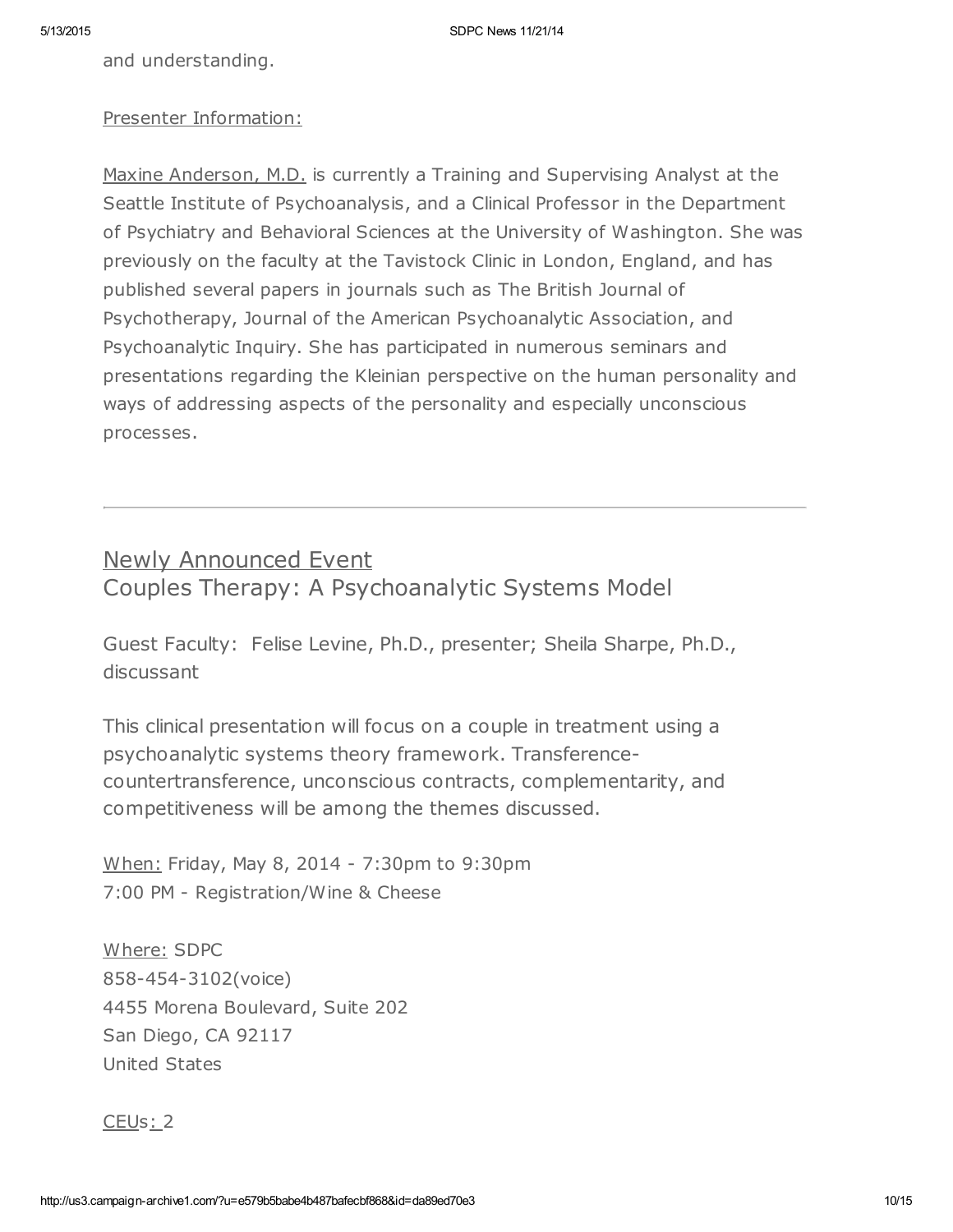Cost: Free for SDPC Members Non-members \$25, Students \$15

#### [Register](http://www.sdpsychoanalyticcenter.org/register-and-pay-online) and Pay

#### Presenter Information:

Felise B. [Levine,](http://www.sdpsychoanalyticcenter.org/members/profiles/82#profile-main) Ph.D., is a licensed psychologist, a psychoanalyst, and a family/couples therapist in private practice in La Jolla. She is co-author, with James L. Framo and Timothy T. Weber, of the book Coming Home Again: A Family-of-Origin Consultation. She is past president of the San Diego Psychological Association and serves on the faculty of the Psychoanalytic Psychotherapy Program at SDPC.

Sheila A. [Sharpe,](http://www.sdpsychoanalyticcenter.org/members/profiles/103#profile-main) Ph.D., specializes in treating couples and individuals in private practice in La Jolla, California. She is the author of the book The Ways We Love: A Developmental Approach to Treating Couples (Guilford Press, 2000) and has published several articles on couples therapy. She is on the faculty of the San Diego Psychoanalytic Center and teaches in the Psychoanalytic Psychotherapy Program.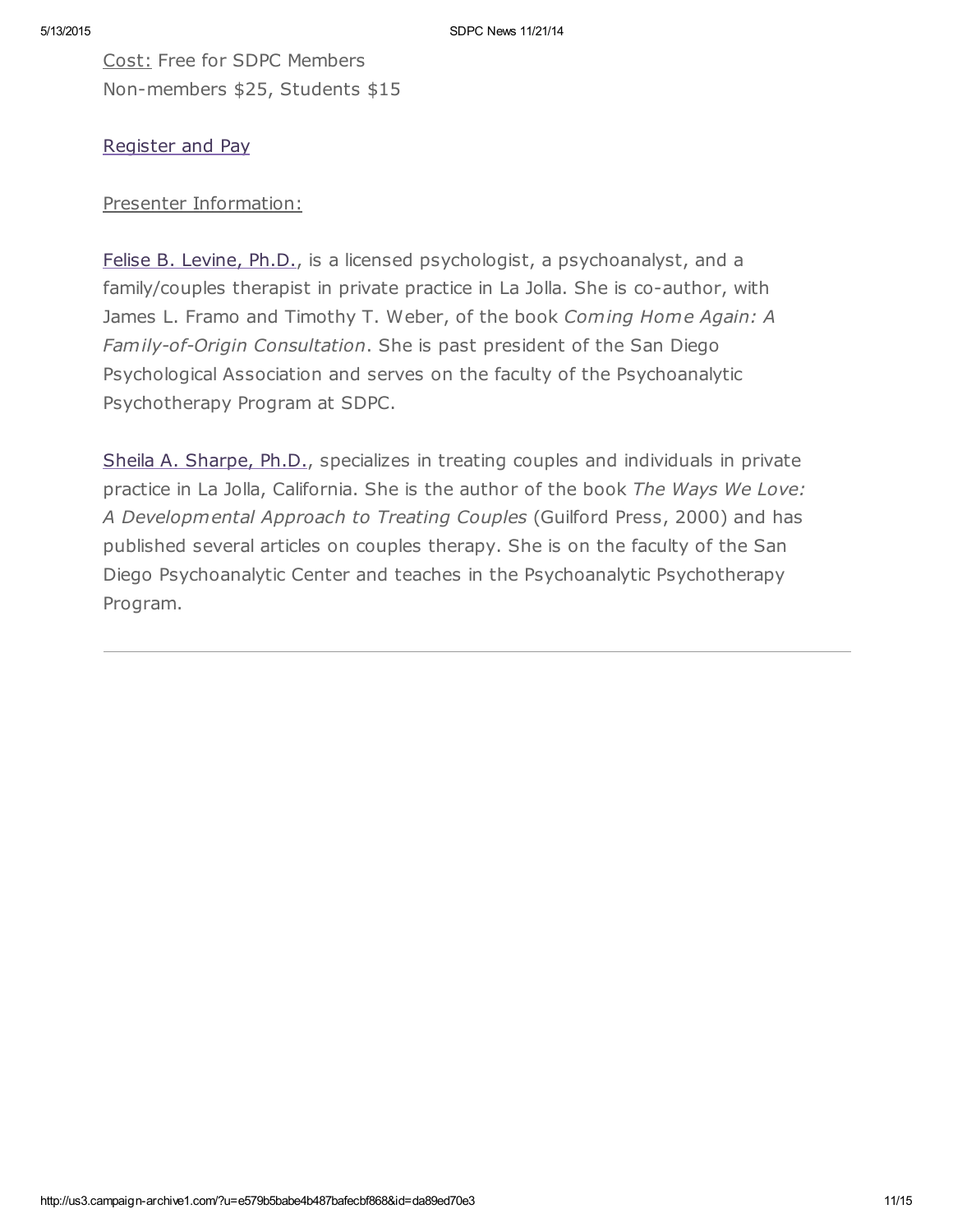

#### **FIRST ANNUAL SDPC WRITING SYMPOSIUM**

**CALL FOR PROPOSALS Deadline Extended** Writing about the Difficult Character in Psychoanalysis and Psychoanalytic Psychotherapy

Plenary Speaker: Reid Meloy, Ph.D. Date of Symposium: May 16, 2015; 8.30-4 Proposal Submission Deadline January 5, 2015

**Cost of Symposium:** 

CEU credit

#### Possible areas for exploration:

How can clinical writing be used to formulate countertransferences to difficult patients?

What are the pitfalls and advantages of reliance on vague diagnostic labels in writing about difficult cases?

What can metaphor and symbolic imagery contribute to articulating an understanding of mutative action with the difficult patient?

How does narrative structure influence diagnostic formulation in reports of difficult patients?

In what ways do the conventions of story-telling (character, plot, descriptions of scenes or persons, etc.) overlap with case-report writing practices, with reference to writing about difficult patients?

Instructors:

Harry Polkinhorn, Ph.D.

Caroline de Pottél, Ph.D.

Théodore Géricault, Kleptomaniac, 1822 from Portraits of the Insane

#### **Symposium Concept and Presentations:**

"Writing about the Difficult Character" is conceived as a series of open-ended, collegial discussions among those with an interest in deepening their understanding of demanding patients using writing in new ways. Since the symposium will not feature the presentation of polished written arguments but will facilitate a more informal approach, SDPC encourages full participation (presenters and audience). A range of writing styles will be invited, from standard clinical case reports to the personal essay, memoir, and so on. Sufficient time will be allocated for open discussion in addition to presentation.

Link to SDPC Website for additional details about proposal submission and **Symposium registration** 4455 Morena Boulevard, Suite 202, San Diego, California 92117

Telephone 858-454-3102 Facsimile 858-454-0075 Email: sdpc.michelle@gmail.com Website: www.sdnc.oro

### See more upcoming educational events [here.](http://www.sdpsychoanalyticcenter.org/community-connections/upcoming-events)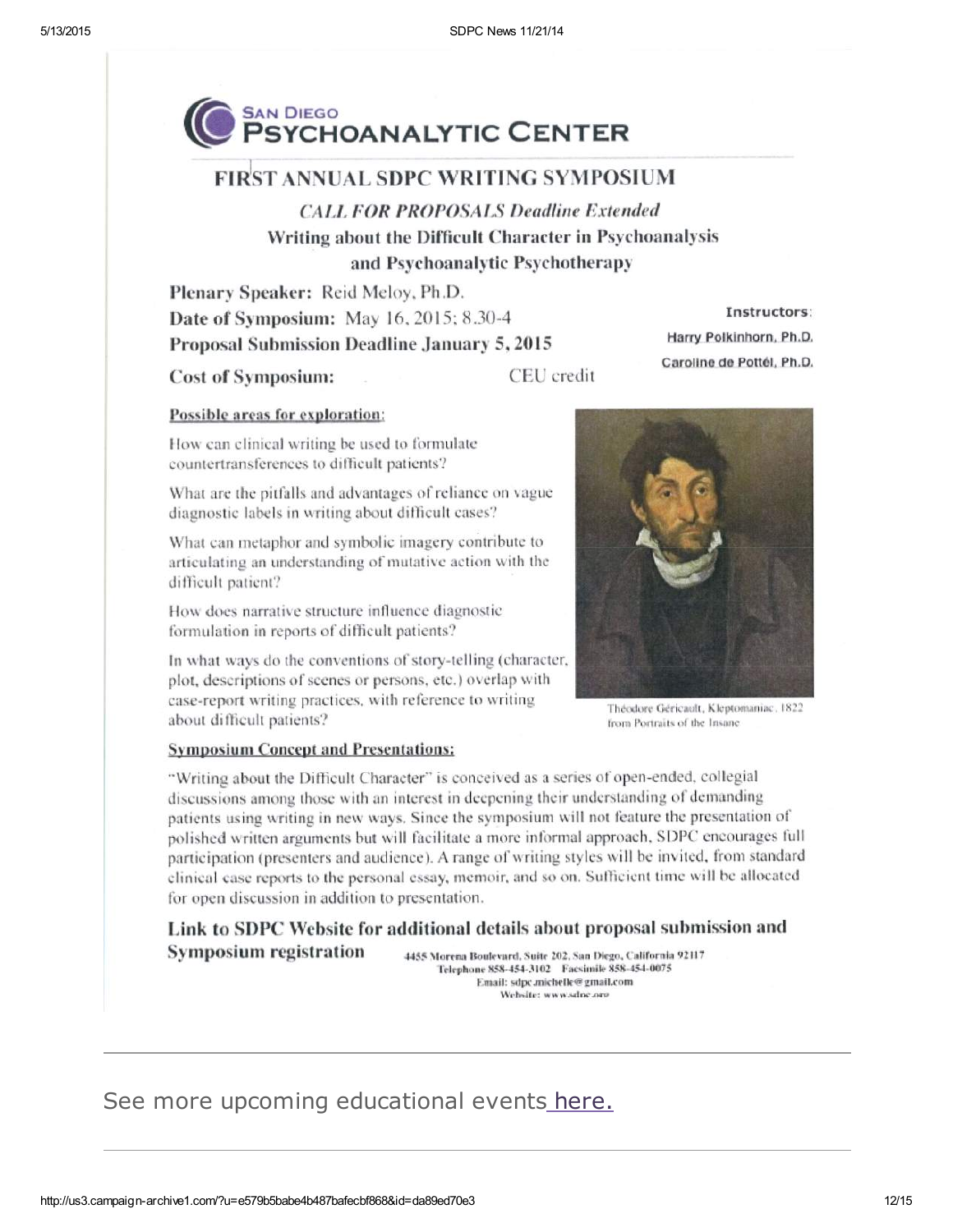## The San Diego Psychoanalytic Center is dedicated to promoting the relevance and vitality of psychotherapy and psychoanalysis

Advanced Training Innovative, inspiring and individualized education

Continuing Education Educational events for mental health professionals and the public about psychoanalytic thinking and clinical applications in diverse settings

# Mentoring

Fellowship for mental health trainees early-career therapists

Community Involvement Connections with mental health professionals, academic institutions, and professional societies

#### Referral Service

Referrals for psychoanalysis and psychoanalytic psychotherapy for adults, adolescents and children in the San Diego area (619-615-8428)

Events and Celebrations Upcoming event: Spring celebration to honor new grads

Collegial Connections Community of supportive, experienced, and dedicated psychoanalytic therapists

Practice Promotion Support in building your therapy practice

# Services Offered By SDPC Members

Please send your Announcements to: sdpc.michelle@gmail.com

# SDPC Member Classifieds

Maya [Bristow,](http://www.sdpsychoanalyticcenter.org/members/profiles/121#profile-main) Ph.D. (PSY26592) would like to announce the opening of her practice, serving two locations in central and northern San Diego county Dr. Bristow is a candidate in the Psychoanalytic Training Program. She works with adults, adolescents and children in psychotherapy and is accepting control cases for psychoanalysis. She also specializes in psychological testing and neuropsychological evaluation for a variety of assessment purposes.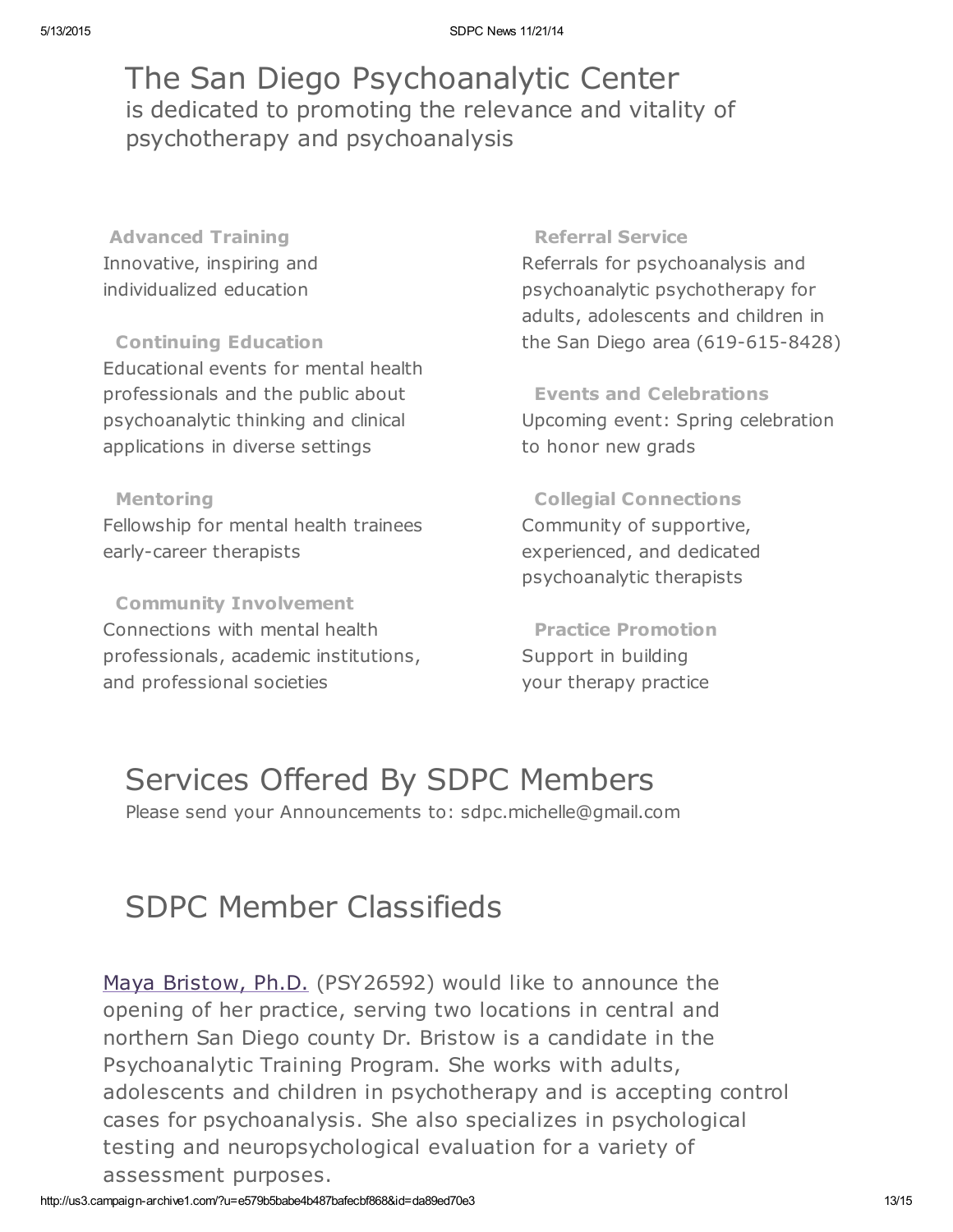Reduced fee services are available for those who qualify and insurances are accepted, including Medicare, Tricare/Triwest, and most PPO insurances.

To schedule an appointment or for more information on Dr. Bristow's practice and areas of specialty, please call (760) 846- 8852, email [drbristow@drbristowpsychology.com,](mailto:drbristow@drbristowpsychology.com) or visit her website at [www.drbristowpsychology.com.](http://www.drbristowpsychology.com/)

REMINDER: Please send all future announcements/event advertisements to Ms. Michelle Spencer at: sdpc.michelle@gmail.com. They will be included in the next volume of the SDPC weekly newsletter.

# Donate to SDPC Through [Amazon](http://www.sdpsychoanalyticcenter.org/node/395#overlay-context=node/395) Smile

[AmazonSmile](http://smile.amazon.com/about) is a simple and automatic way for you to support SDPC every time you shop, at no cost to you.

Amazon will donate 0.5% of the price of each purchase you make through AmazonSmile to SDPC.

Sign up now and specify San Diego Psychoanalytic Center as the organization of your choice.